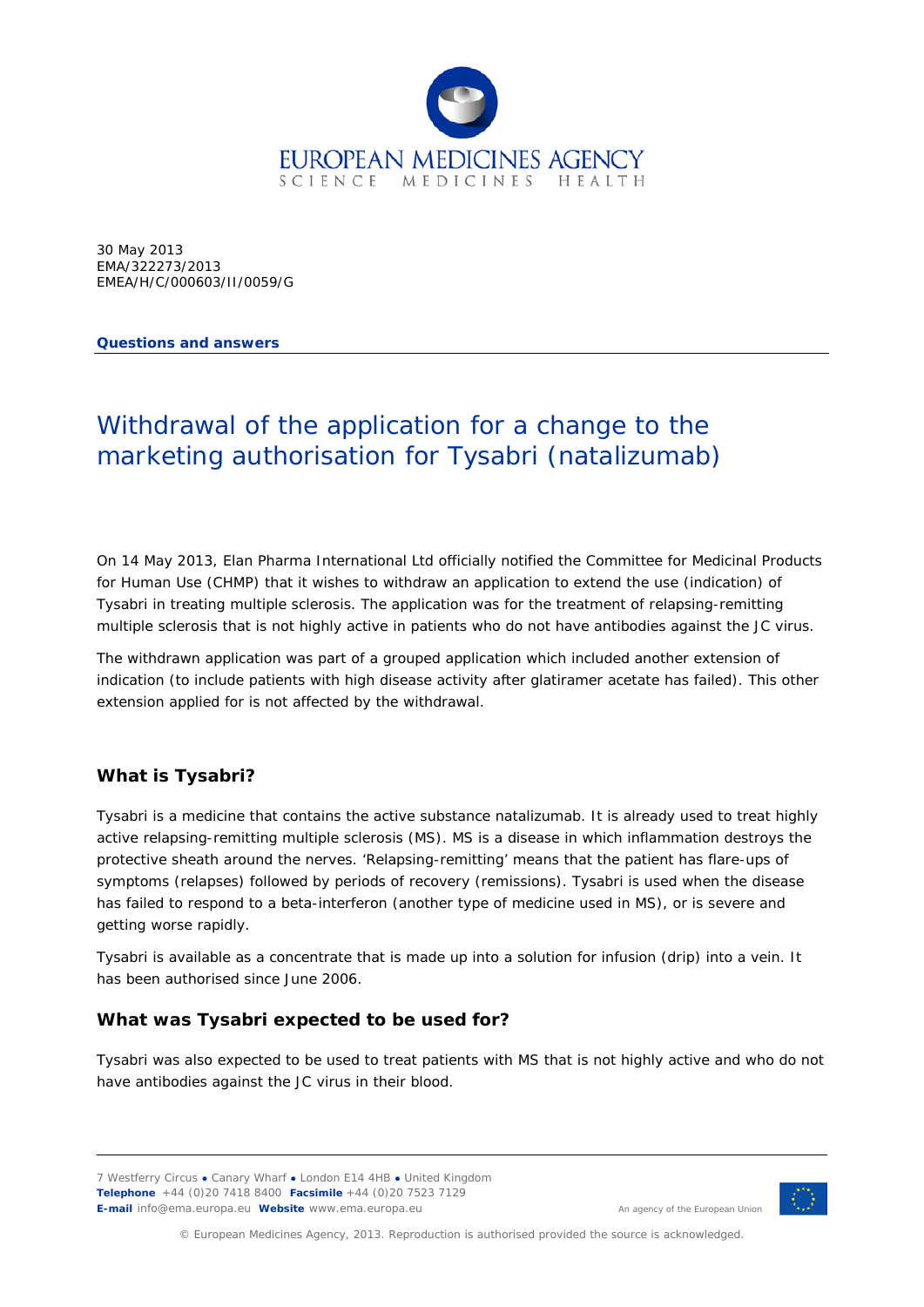The JC virus is commonly present in the general population but it can lead to a severe brain infection known as progressive multifocal leukoencephalopathy (PML) in patients whose immune system is weakened. As Tysabri is known to reduce the activity of the immune system, its use in non-highly active MS was only for patients who do not have the JC virus in the blood and this was to be determined by testing for antibodies against the virus (antibodies will be present in patients who have or have recently had the virus).

## **How is Tysabri expected to work?**

In the new indication, Tysabri is expected to work in the same way as it does in its existing indications.

The active substance in Tysabri, natalizumab, is a monoclonal antibody (a type of protein) that has been designed to recognise and attach to a specific part of a protein called 'integrin'. Integrins are found on the surface of most leucocytes (the white cells in the blood that are involved in the inflammation process). By blocking the integrin, natalizumab stops the leucocytes from going from the blood into the brain. This reduces the inflammation and nerve damage caused by MS.

#### **What did the company present to support its application?**

The company presented data from one of the main studies that were submitted for the initial authorisation of the medicine in 2006. The study involved over 900 patients with mild to moderate disease activity and compared Tysabri with placebo (a dummy treatment). The main measures of effectiveness were based on the reduction in the number of relapses and changes in the patients' levels of disability.

The company also presented additional data from patients who did not have antibodies against the JC virus, which were used to evaluate the risk of PML in this population.

#### **How far into the evaluation was the application when it was withdrawn?**

The application was withdrawn after the CHMP had evaluated the initial documentation provided by the company and formulated a list of questions. The CHMP was assessing the company's responses to the questions at the time of the withdrawal.

#### **What was the recommendation of the CHMP at that time?**

Based on the review of the data and the company's response to the CHMP list of questions, at the time of the withdrawal, the CHMP had some concerns and was of the provisional opinion that Tysabri could not be approved for treating patients with relapsing-remitting multiple sclerosis that is not highly active and who do not have antibodies against the JC virus.

Although the medicine has been shown to significantly reduce relapse rates and to slow down the worsening of disability, there were concerns about its use in patients whose disease is not highly active. There is a risk of over-treating patients with benign forms of MS who rarely develop a more severe disease and in these patients the risks with Tysabri may outweigh the benefits. With regard to the risk of PML, the Committee noted that a patient's JC virus antibody status could change over time or be incorrectly shown to be negative. Therefore, at the time of the withdrawal, the CHMP was of the opinion that the balance of the medicine's benefits and risks in the new indication needed to be further clarified.